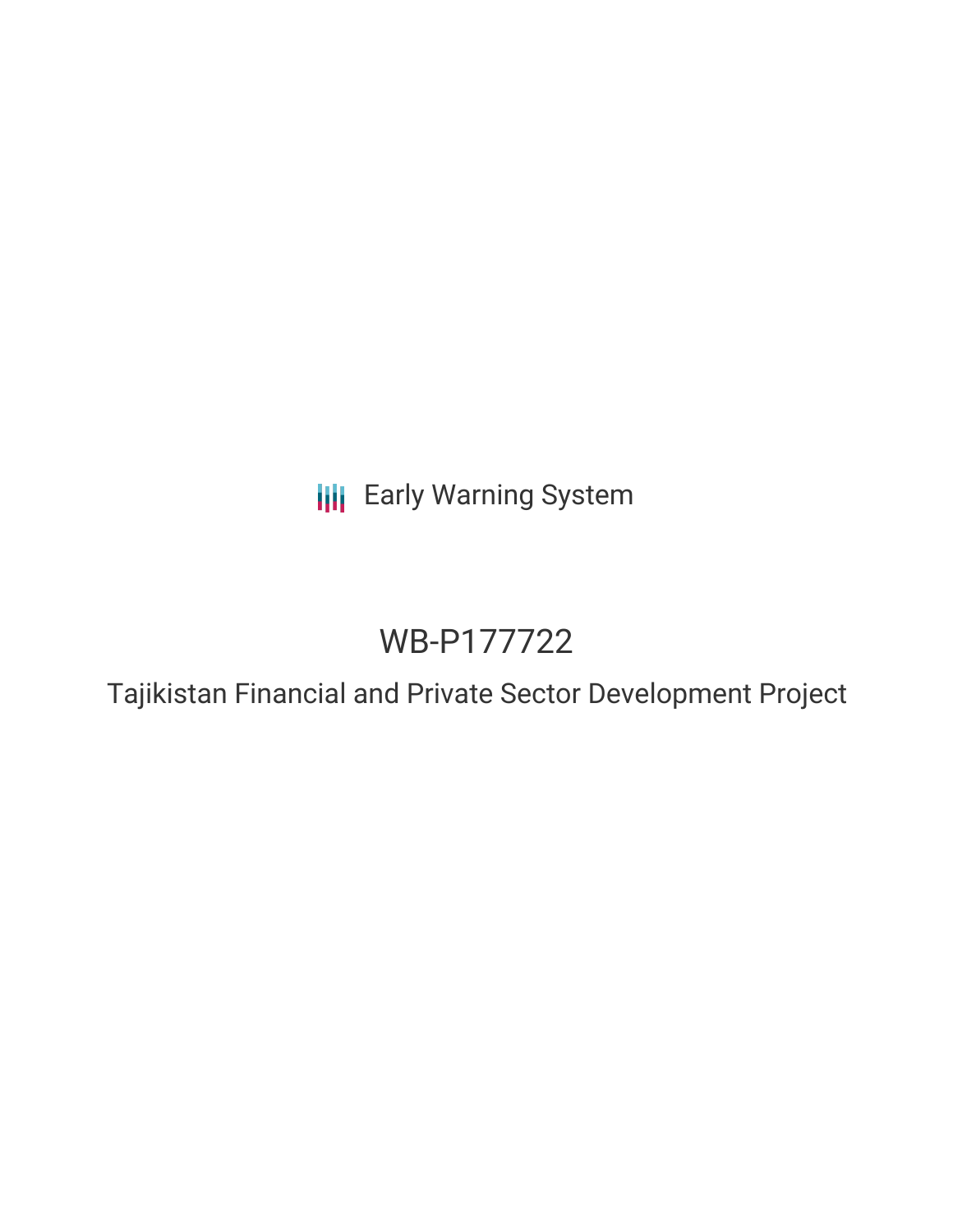

#### **Quick Facts**

| <b>Countries</b>               | Tajikistan                  |
|--------------------------------|-----------------------------|
| <b>Financial Institutions</b>  | World Bank (WB)             |
| <b>Status</b>                  | Proposed                    |
| <b>Bank Risk Rating</b>        |                             |
| <b>Sectors</b>                 | Finance, Industry and Trade |
| <b>Investment Type(s)</b>      | Loan                        |
| <b>Investment Amount (USD)</b> | \$50.00 million             |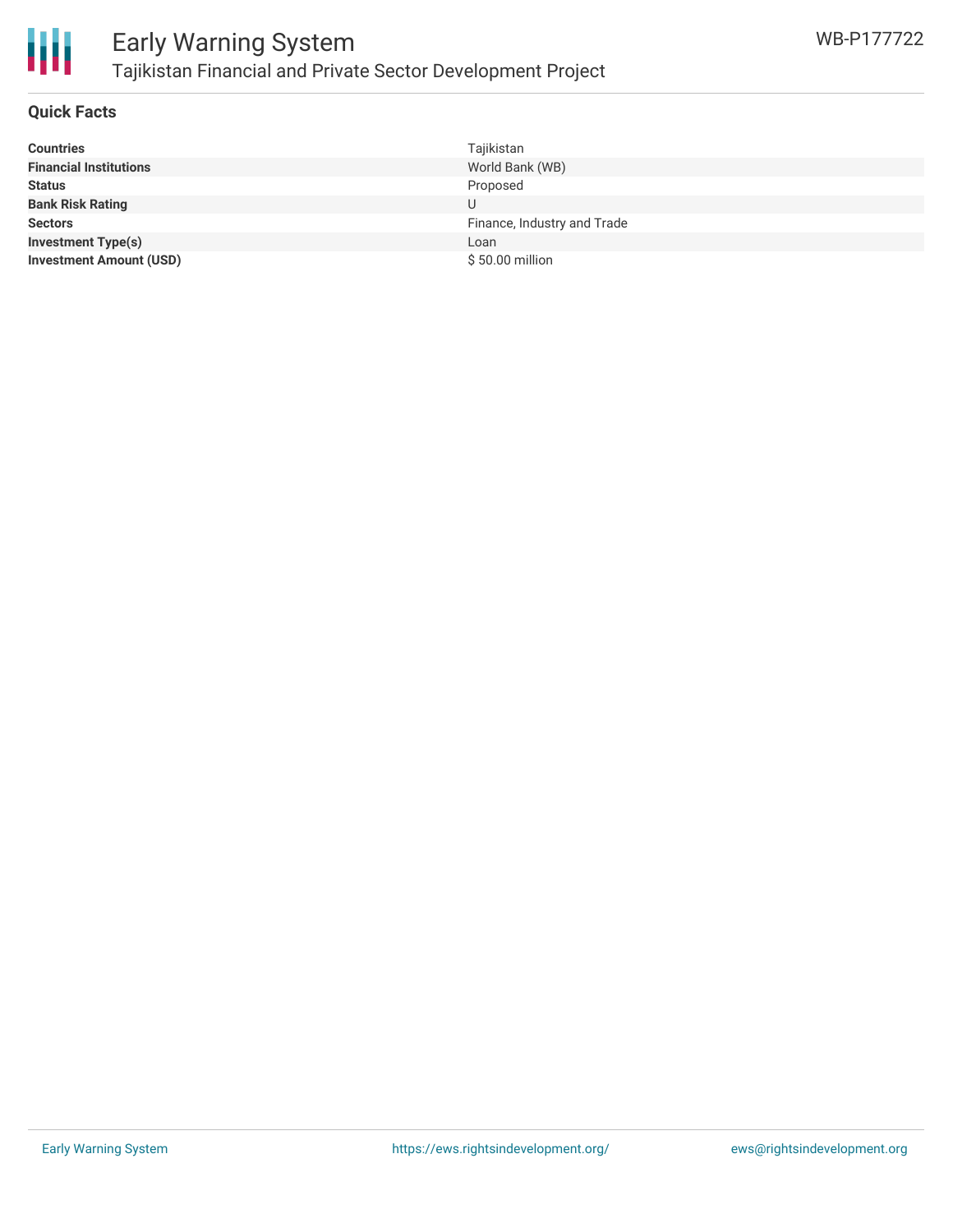

# **Project Description**

The development objective is to support Tajikistan's financial and private sectors in their recovery from the COVID-19 crisis.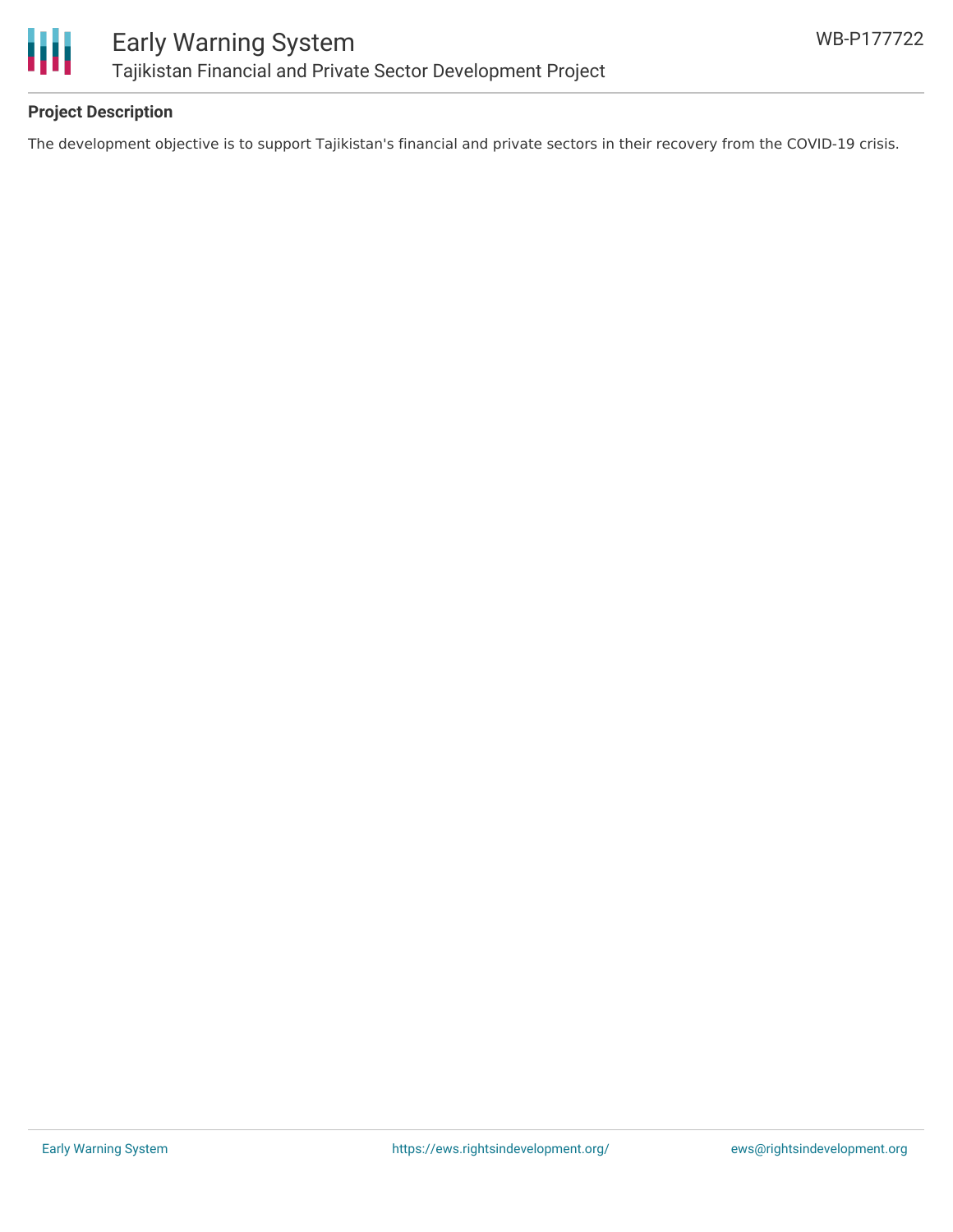

# Early Warning System Tajikistan Financial and Private Sector Development Project

# **Investment Description**

World Bank (WB)